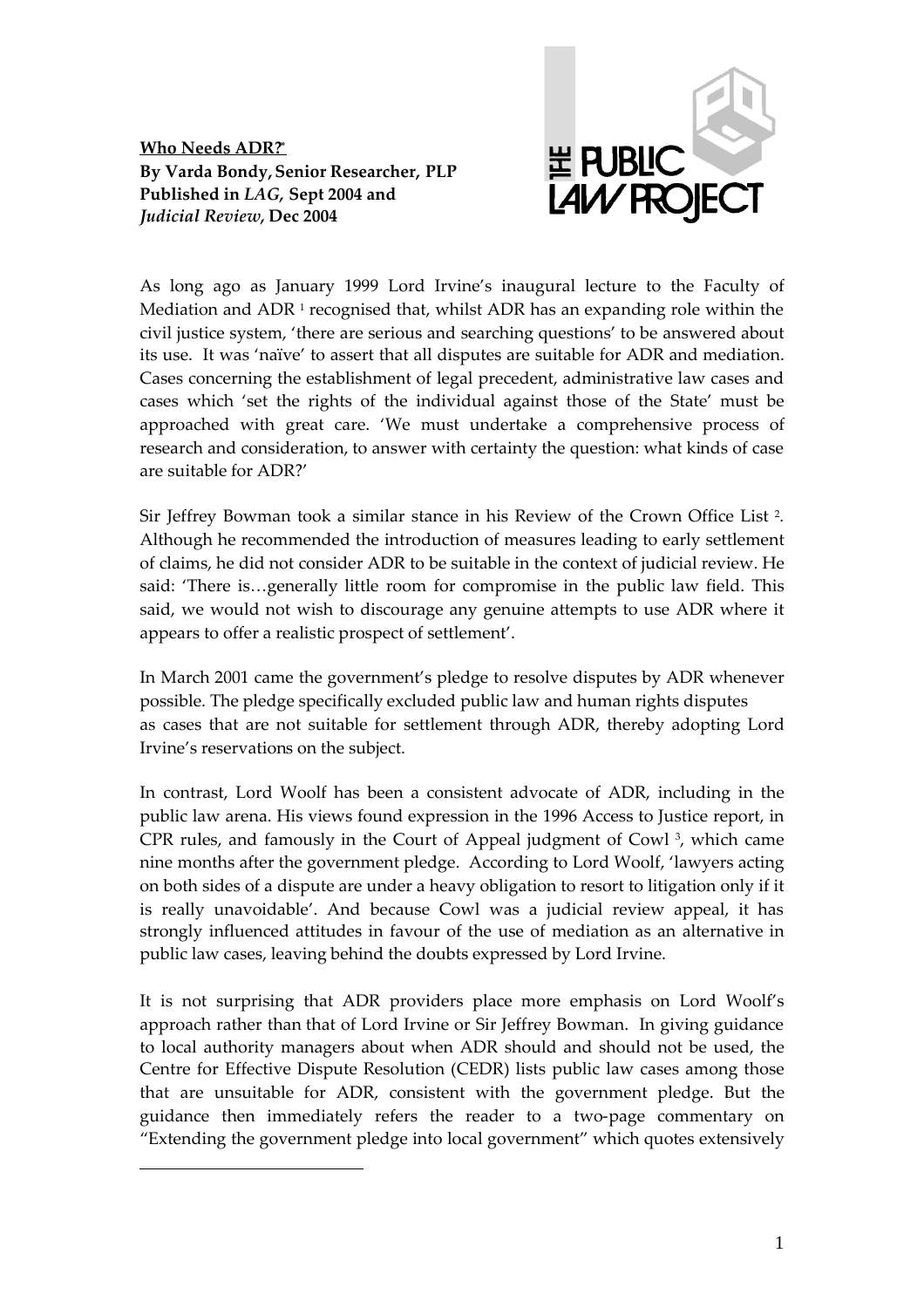the passages from the Cowl judgment that direct parties to public law disputes towards

mediation <sup>4</sup> . There is no mention of the acknowledged reservations surrounding mediation in that field.

A much quoted passage from Cowl '…insufficient attention is paid to the paramount importance of avoiding litigation whenever this is possible" also features prominently on the opening page of the Legal Services Commission's July 2004 consultation paper 'A New Focus on Civil Legal Aid'. The paper seeks to promote mediation and other forms of ADR in publicly funded litigation, and whilst it contains no explicit mention of mediation as an alternative to judicial review, the Cowl reference could be seen as suggestive at the very least.

In Halsey v Milton Keynes General NHS Trust <sup>5</sup> Lord Justice Dyson can be said to combine the Irvine/Bowman and the Woolf/LSC schools. Whilst he states in paragraph 6 of the judgment that 'we should proceed on the basis that there are many disputes which are suitable for mediation', he rejects the submission made on behalf of the Civil Mediation Council that there should be a presumption in favour of mediation, and states that ADR processes are not appropriate in every case. Examples of disputes unsuitable for ADR, he says, are 'cases where a party wanted the court to resolve a point of law which arises from time to time, and it is considered that a binding precedent would be useful; or cases where injunctive or other relief is essential to protect the position of a party. But in our view most cases are not by their very nature unsuitable for ADR'.

But questions about the suitability of cases for ADR cannot be seen in isolation from questions about which interests are served by directing cases down that route. Ultimately, we need to be able to answer the question: who needs ADR? Do the LSC and the Treasury need it to save money? Do judges need it to save court time and reduce caseloads? Or do parties need it to resolve conflicts more satisfactorily? Can all these needs be met without sacrificing quality of decision-making and access to justice to other expediencies?

# **To mediate or not to mediate?**

Obvious concerns surrounding the use of mediation in cases involving public law challenges, i.e. cases concerning the legality of acts, omissions or decisions of public bodies, have been raised by practitioners following Cowl <sup>6</sup> . In April 2004 PLP held a conference on 'ADR in Public Law', with a view to generating a discussion on the implications for public law in the current rush to ADR.<sup>7</sup> It was attended by practitioners, academics, mediators, commissioners and judges and a representative from the Legal Services Commission.

The conference highlighted the difficulties inherent in identifying when mediation in the judicial review context might be the appropriate route. A fundamental issue that emerged from the discussion was the need to develop clear guidelines to enable practitioners and the court to identify those cases most likely to benefit from the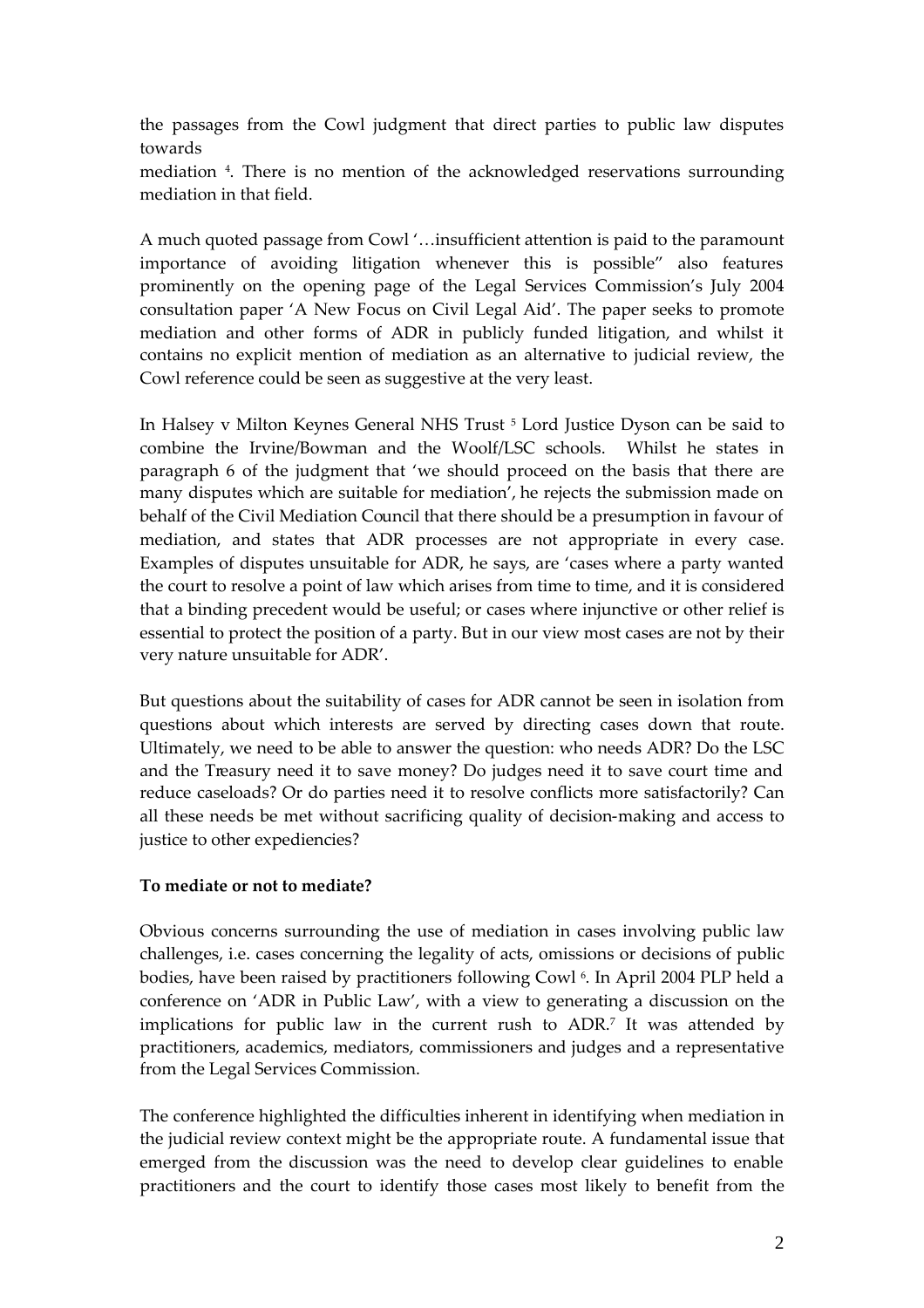mediation process. Without these, mediation processes could be vulnerable to tactical use by either side, to cause delay, complainant fatigue or to avoid the establishment of unfavourable precedents. It is also crucial that ADR is not simply seen as a means to reduce the costs of litigation. It must be about obtaining better outcomes for claimants.

Experienced mediators at the conference pointed out the advantages that could accrue from the successful employment of mediation processes. Mediation can increase the parties' sense of ownership of the process and the solution, in contrast to the limited remedies available in judicial review. In judicial review a decision might be quashed and sent back to the decision-maker with an ultimate outcome which does not address the real grievance. In mediation, the claimant can be centre stage and the underlying issues and grievances can be addressed directly. This reduces acrimony and promotes a continuing working relationship. It also gets away from the idea of winners and losers, and focuses on practical solutions. Even if the mediation process does not succeed in resolving the case, it can narrow the issues to be considered by the court.

On the other hand, concerns were expressed that any mediation scheme in the public law context should be high quality, speedy, and effective. To this end, it was seen as essential that the right mediator be appointed, with expertise in the relevant area of dispute. There is a tension between the demand of the courts and the Treasury for a cost-effective alternative to expensive court proceedings, and the acknowledgment that competent and experienced mediators are not cheap. In addition, access to legal advice throughout the mediation process was seen as necessary to ensure that parties are adequately advised on settlement. Also, lawyers are often helpful in reality testing and moderating clients' expectations.

There are also concerns about the transparency and accountability of the mediation process. Mediation providers insist that confidentiality is an intrinsic aspect of successful mediation. But lack of publicity regarding case outcomes creates a perception of lack of transparency, and risks loss of confidence in the mediation process.

# **When to mediate?**

The conference participants expressed different views as to the timing of the 'mediation window'. At what stage in proceedings should mediation be introduced? Before issuing proceedings, after issuing or after a grant of permission? There may, in fact, not be a 'one size fits all' mediation window, and different cases may benefit from mediation at different stages.

One suggestion was that if the judge considered a case suitable for ADR, proceedings could be stayed for a short period after the grant of permission to allow mediation to be attempted. What is clear is that the court would need to keep a tight control over the mediation timetable to prevent drift and delay.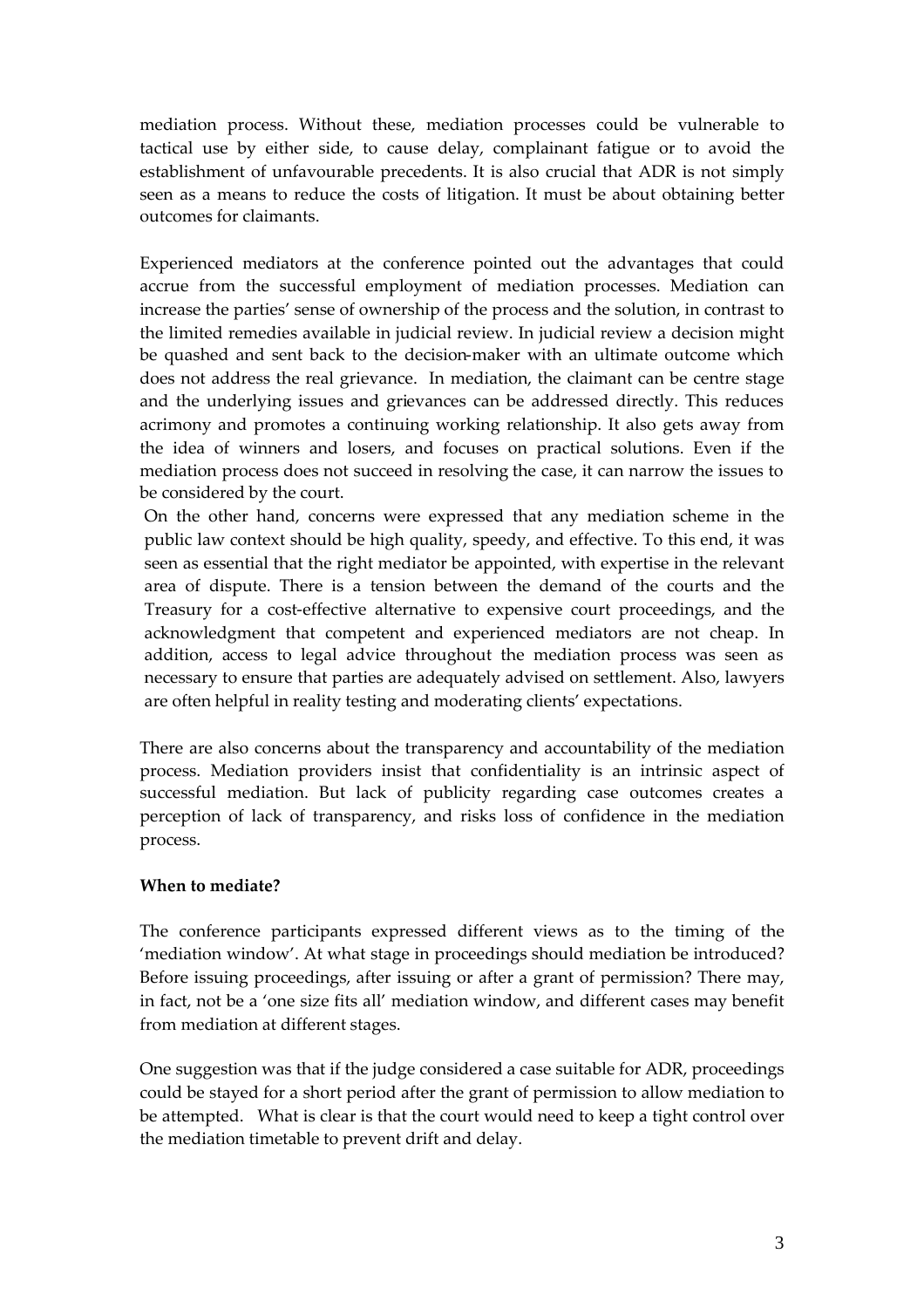At present, practitioners cannot hold off from issuing for fear of missing the three month time limit, despite the sentiment expressed by Maurice Kay LJ that judges faced with action that is less than prompt would be generous in their application of the rules if they could see that the time had been put to good use.

# **Who Pays?**

Differing views were also expressed on the issue of costs. Examples were given of cases where mediation saved time, costs and stress to all concerned, and cases where the opposite was true.

The LSC are keen to promote ADR and to provide funding for it. At present, though, a full certificate will only be issued for the purposes of litigation. Lawyers can only be paid at legal help rates for any advice and representation they provide to clients in the context of pre-action ADR. The LSC recognise that this may act as a disincentive. It was suggested at the conference that a full certificate could be issued limited to pursuit of ADR options, and this suggestion has subsequently appeared at paragraph 18 of the LSC consultation paper 'A New Focus on Civil Legal Aid'. In accordance with good 'win/win' mediation principles, this suggestion could be seen as offering both lawyers and the Treasury something of what they want. On the other hand, there is a danger that this could introduce an element of compulsion to a process that the conference participants felt should remain consensual.

The neutrality of the funding source was flagged as an important consideration in ensuring the public's perception of mediation as independent and impartial.

# **Where Do We Go From Here?**

Have we really moved on since Lord Irvine's remarks in 1999 in our understanding of the role of ADR as an alternative to litigation generally and the place of ADR in public law in particular? What do we still need to know? These questions are now more urgent than ever. (See 'ADR – Jumping Off the Bandwagon?' Val Reid, in this LAG issue.)

A clear view emerged from the conference regarding the need for dedicated research. Research has been carried out on the use of mediation in the Commercial Court, the Court of Appeal and in the Central London County Court <sup>8</sup> and court-based mediation schemes are currently being piloted in several county courts. But to date there has been no such pilot in the Administrative Court<sup>9</sup>.

PLP are now designing an action research project to follow up the issues raised at the conference. Meanwhile, PLP are keen to hear from practitioners  $10$  with any experiences of the use of ADR in a public law context, and their views on the advantages and disadvantages of those procedures in terms of costs, duration and outcome. This could include mediation, ombudsman complaints, the use of complaints procedures or any other form of ADR as an alternative to judicial review.